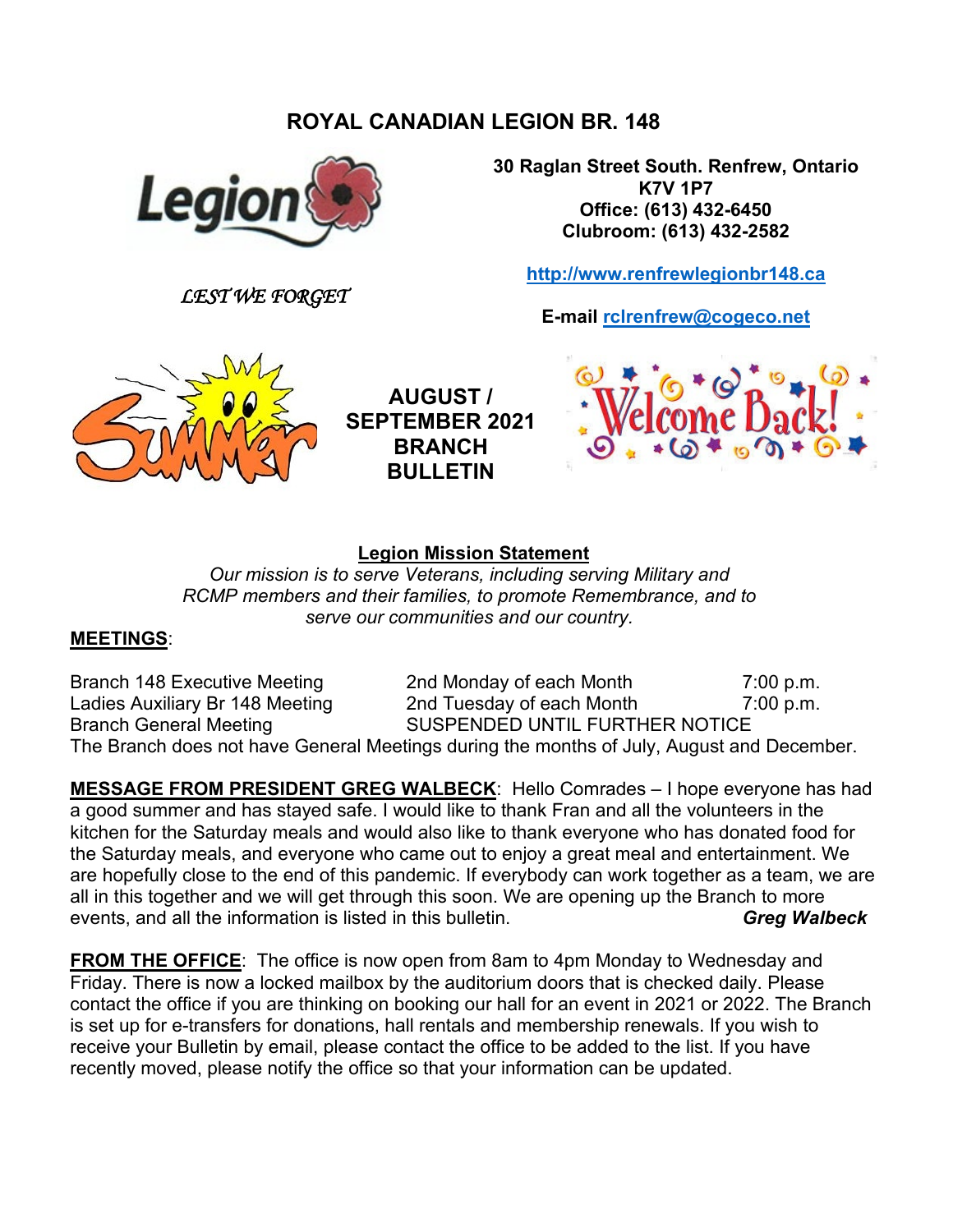#### **UPCOMING DATES**

Branch Barbecue! Friday, August 20, 1-6pm Enjoy a Sausage on a bun for \$3.00, or a hotdog for \$2.50 and try your luck on the Friday Meat Draw!

> September 13 – 18 Legion Week

Saturday September 4 Dave Palfreyman Memorial Golf Tournament at Dragonfly Golf Links **TEAM LIMIT REACHED**

September 18 & 19 Dart Tournament to fund Autism Programs in Renfrew County **PRE-REGISTRATION REQUIRED** – maximum of 36 teams – information posted on bulletin boards, Facebook and website

Mondays Ladies' Darts, 7pm, starting Sept. 20 Tuesdays Foot Care Clinic, September 14 & 28 Saturdays Weekly entertainment and Meal - please check our Facebook page or our website, listen to Valley Heritage Radio Coming Events, or call the Branch for more information

**LAST POST**: Our Deepest sympathy is expressed to the families of Ordinary Members Frank Ring, Pat Currie, and Norman Warren, and Veteran Michael ("Mick") Hebert. If you hear of a member passing away, please contact the office and let the Secretary know so that we can be sure to include them in the next bulletin.

> "They shall grow not old, as we that are left grow old. Age shall not weary them, nor the years condemn. At the going down of the sun and in the morning We will Remember Them."

**GREETINGS TO OUR HOUSEBOUND MEMBERS**: A warm hello to all of our members who are

| unable to visit the Branch: |                                              |
|-----------------------------|----------------------------------------------|
| <b>Bonnechere Manor</b>     | Dan Deslaurier, Louise Snow, Elwood Stafford |
| Mirimichi Lodge             | <b>Cecil Code</b>                            |
| <b>Groves Park Lodge</b>    |                                              |
| <b>Quail Creek</b>          | Ann Hisko, Olga Llewellyn                    |
| At home                     | <b>Ruth Purdie</b>                           |

If you know of someone who should be included, please contact the office and let the Secretary know so that we can be sure to include them in the next bulletin.

**PROPERTY**: All is in good shape at this time. The patio light is fixed. The tile is done in the **Richard Fitzsimmons, Property Co-Chair** 

**WAYS & MEANS**: Friday and Saturday draws are doing well. Thank you to all volunteers. *Richard Fitzsimmons, Ways & Means*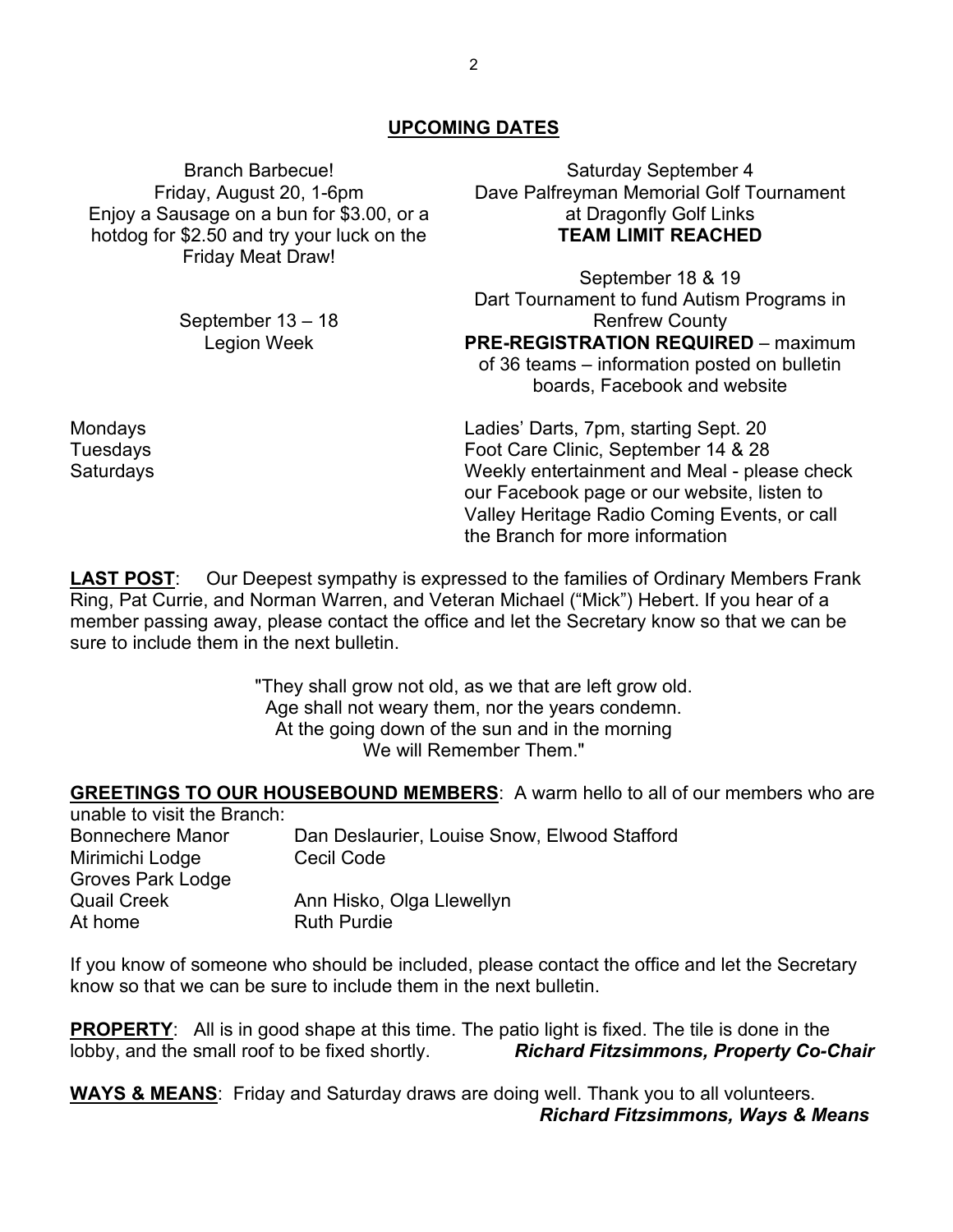**YOUTH EDUCATION**: Five local students placed in the top three in their respective category in the District G Literary and Poster Contest Winners 2020-2021 Contest. We would like to recognize the following students:

| <b>Black &amp; White Poster</b> | Primary 2nd Place - Caydence Armstrong |  |  |
|---------------------------------|----------------------------------------|--|--|
| Colour Poster                   | Senior 3rd Place - Isabelle Dick       |  |  |
| Poem                            | Junior 1st Place - Mia St Michael      |  |  |
|                                 | Senior 1st Place - Nikki Purvis        |  |  |
| Essay                           | Junior 1st Place Lyric McIntyre        |  |  |

The three 1st place entries went on to compete at the Provincial level and we would like to congratulate Mia, Nikki and Lyric on this achievement. Nikki Purvis was awarded 3rd place in Senior Poem in Ontario for her entry entitled, "I will remember". Information about the 2021/2022 Literary and Poster Contest will be available in September and also mailed directly to area schools to ensure there is plenty of time to add content to their curriculum this year should they choose.

#### *Jo-anne Caldwell, Youth Education Chair*

**CADET MEDAL OF EXCELLENCE**: The Renfrew Legion was pleased to present FCpl John Gordon with the RCL Cadet Medal of Excellence, for his leadership and volunteer accomplishments. Congratulations!

**MEMBERSHIP**: It's that time of the year for your membership renewal, and the renewal stickers for 2022 will soon be in the office. Just a reminder to members who may have forgotten to renew your 2020 or 2021 dues, they can still be paid at the office or in the Lounge. Memberships may also be renewed online. *Robert Marsh, Sergeant at Arms and Membership Chair*

**SCOUTS**: We have been busy trying to get the group running again. With Covid we can't use the schools so we have looked into the rec centre and the Renfrew Armories, and we will find out at our meeting tomorrow night where we will be going. Our next issue is leaders - we don't have enough. The camp issues are slowly getting sorted out. For the Health Unit to let us open we needed to have a 3-compartment sink, and this has been installed. We are now allowed to go to the camp to cut the grass. Scouts Canada wanted us to have a water filtration system put in place, we had the Environment Resource come to the camp to see how and where we will set everything up but because we have no electricity 24/7, we are exempt. We are now looking into replacing the outhouse because it needs to be all plastic so it can be washed down after every group has left. We had one port-a-potty donated to us, so we need one more, and a handwashing system, and then install everything. Slowly we are getting ready to rent the camp out again.  *Yours in Scouting, Susan Fleming*

**SPORTS**: There has been no change in Legion or Zone Sports – as per Dominion Command, no pool or cards are allowed, for now. I am hoping this will soon change, as Command will be looking into this in October/November. We are hoping to hold some dart tournaments or dart nights in the fall, as darts are permitted. Please watch our Facebook page or webpage for any upcoming events. *Greg Walbeck, Sports Chair*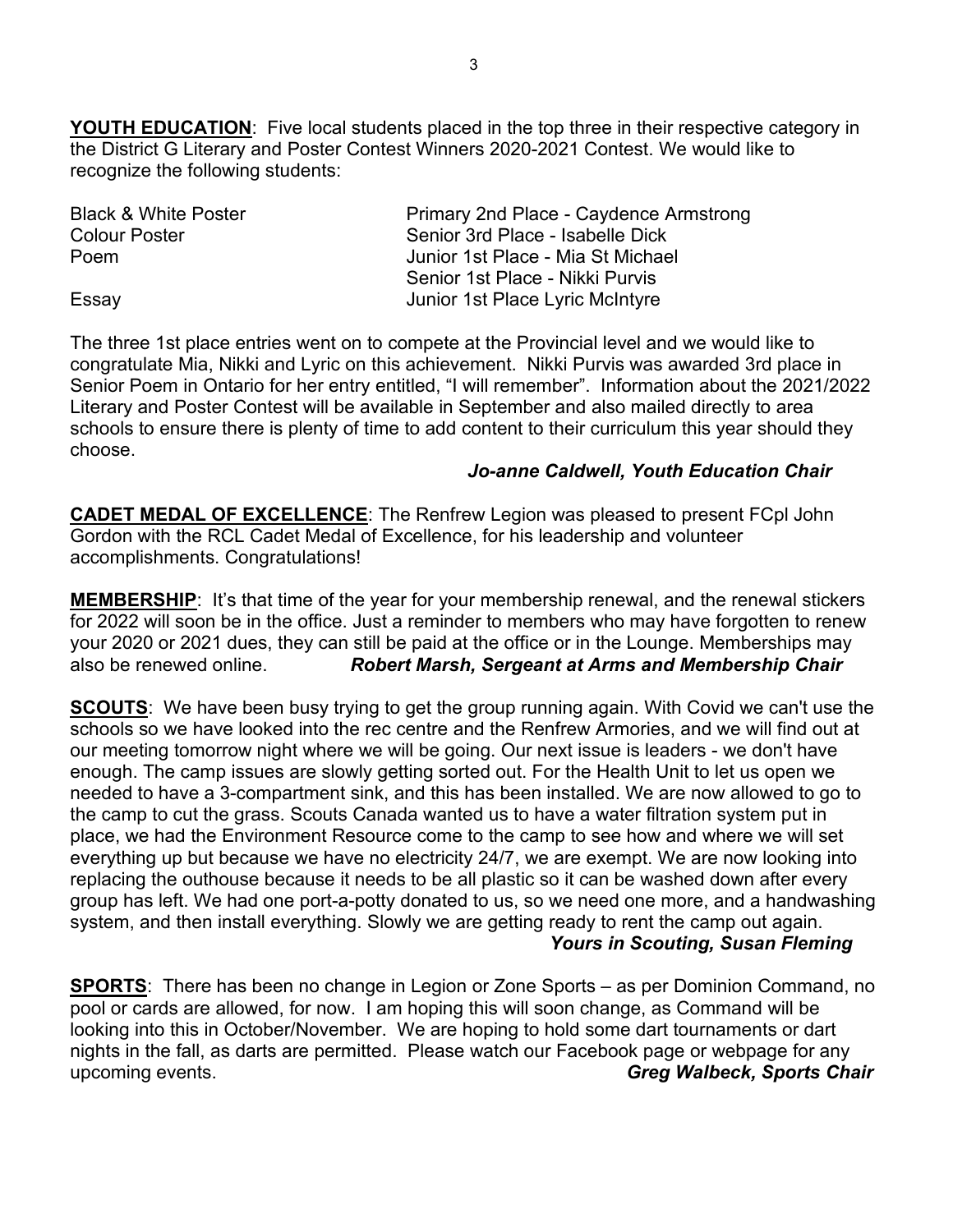**ENTERTAINMENT:** Our entertainment and Saturday meals are going well, and many thanks to everyone who has volunteered food or their time and thank you to everyone who has come to the Branch on a Saturday evening for a homemade dinner and to enjoy great entertainment. At the moment, we are limited to 65 people in the Hall, and dancing is now allowed, while wearing a face covering. Please watch our Facebook page, our website or listen to Valley Heritage Radio<br>Coming Events for upcoming events. *Fran Godin, Entertainment Chair* Coming Events for upcoming events.

**BURSARY**: Renfrew Branch granted 6 Branch Bursaries of \$500.00 each to qualifying students at St. Joseph's High School and Renfrew Collegiate Institute. These funds were approved from the Poppy Trust Account. Due to the pandemic restrictions, both High Schools held virtual graduation ceremonies. The Branch has received some thank notes and letters from students conveying their appreciation in being granted a Bursary and how it will assist in their continuing education. *Ella Box, Bursary Chair*

**100TH ANNIVERSARY OF THE POPPY**: The Renfrew Legion has started a "poppy project", to commemorate the 100th anniversary of the Remembrance Poppy. We are hoping to have enough hand-made poppies, either knit or crochet, to display in the Legion, or along an outside wall. We are aiming for a lofty goal of 2,000 poppies! Our patterns are now available. If you wish to have a paper copy, they are available during office hours, Mon-Wed, and Friday, from 8-4 (closed on Thursdays). Other Branches in the country have undertaken this project, and the results are wonderful! A copy of the pattern is attached, and please feel free to share with your friends! Donations of yarn or money to purchase yarn for volunteers are also appreciated.





**CONSTITUTION & LAWS & RESOLUTIONS**: Over the past few months we have received several amendments/updates to the General By-Laws, Poppy Manual and the Ritual/Awards Manual; under Section 101 Legion informal Dress will consist of a blue shirt, available only through Legion supply, will be embroidered with the Legion crest. Pinned below the crest will be the member designation: Veteran, Associate, Affiliate or Life Member. (Information on ordering is also available at the Legion office) No other pins, blazers, ties, epaulettes, shoulder badges, medals, including Undress Service Ribbons are to be worn with Legion Informal Dress.

*Ella Box*

**ZONE G 7 NEWS:** Zone Council meeting was held on July 18, 2021, at Branch 72 Pembroke. Branch Presidents presented informative reports on how their Branches are managing during this COVID time. Some Zone Officers gave updated reports of activities since our last meeting. Zone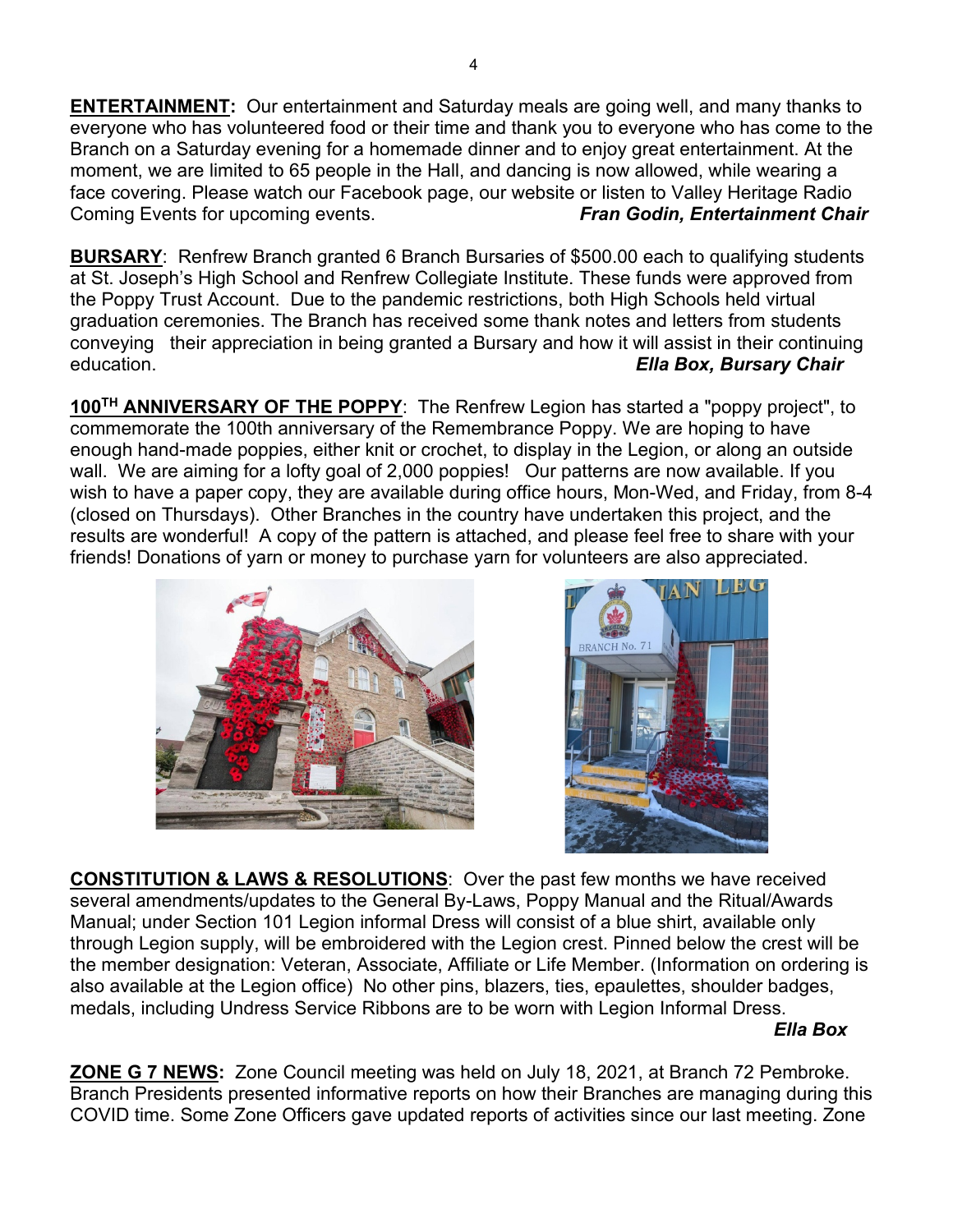Bursary reported one Renfrew student was granted a Provincial Bursary. Legion Week is September 19<sup>th</sup> to 25<sup>th</sup>. Zone Commander Wayne Bennet reported that Sports Officer Mary terHuurne has stepped aside for the coming year to work on other things. Zone is currently looking for someone to fill this position. Zone Seniors/Service Officer Comrade Curley Andrews was concerned Veterans are not getting information that he presents at Zone meetings. Thus, the following is his report:

I received a message from Aubrey Callan (District SO). There is a program now available called Spousal Resiliency Program. This is designed for Veterans and first responders (paramedic service, fire service, police service, CBSA (other peace officer) spouses who have been exposed to operational stress injuries such as PTSD in their relationships.

Social distancing for seniors who live life alone can help the elderly through self-isolation. For more information you can check out the FAQ page or call toll free 1-877-801-7172.

Canadian Department of Veterans Affairs has approved live life mobile alarm as fully reimbursable. For more information call 1-877-801-7172.

As we all know Canadians United Nations Day is the 9th of August every year now. We have created a new park called Peacekeeper Park. It is registered as a military memorial and is located in Angus, Ontario. We have now 285 Canadians who were killed while serving. You can visit at any time.

VAC has a new program out called Timely Disability Benefit Decisions Strategic Direction (for improving waiting times for pensioners).

If you are a Veteran and are asking for help from a Branch Services Officer it is a big help if you have a CF90 showing how your military services caused or contributed to your disability. There is a web site out called Let's Talk Veterans. *Ella Box*

**PUBLIC RELATIONS**: The Branch is now starting to get a bit busier, and hopefully we will soon be back to normal. We have quite a few upcoming events, and we look forward to seeing some familiar faces around the Branch again. Please keep the August & September calendars on your fridge to keep track of our events! *Debbie McDermid, PRO*

**MILITARY SERVICE RECOGNITION BOOK**: Ontario Command Chair Comrade Ron Goebel reports:

Plans are nearing completion for us to publish our eighth book of Remembrance in late September or early October this year. To date, we have published a total of 5173 biographies of Veterans within the Province of Ontario in the first seven volumes. With the publication of Volume 8 we will be closing in on 6,000 Veteran bio publications that will have been published. So, well done by everyone involved in sharing the memories of our Veterans in our books of Remembrance. *Ella Box*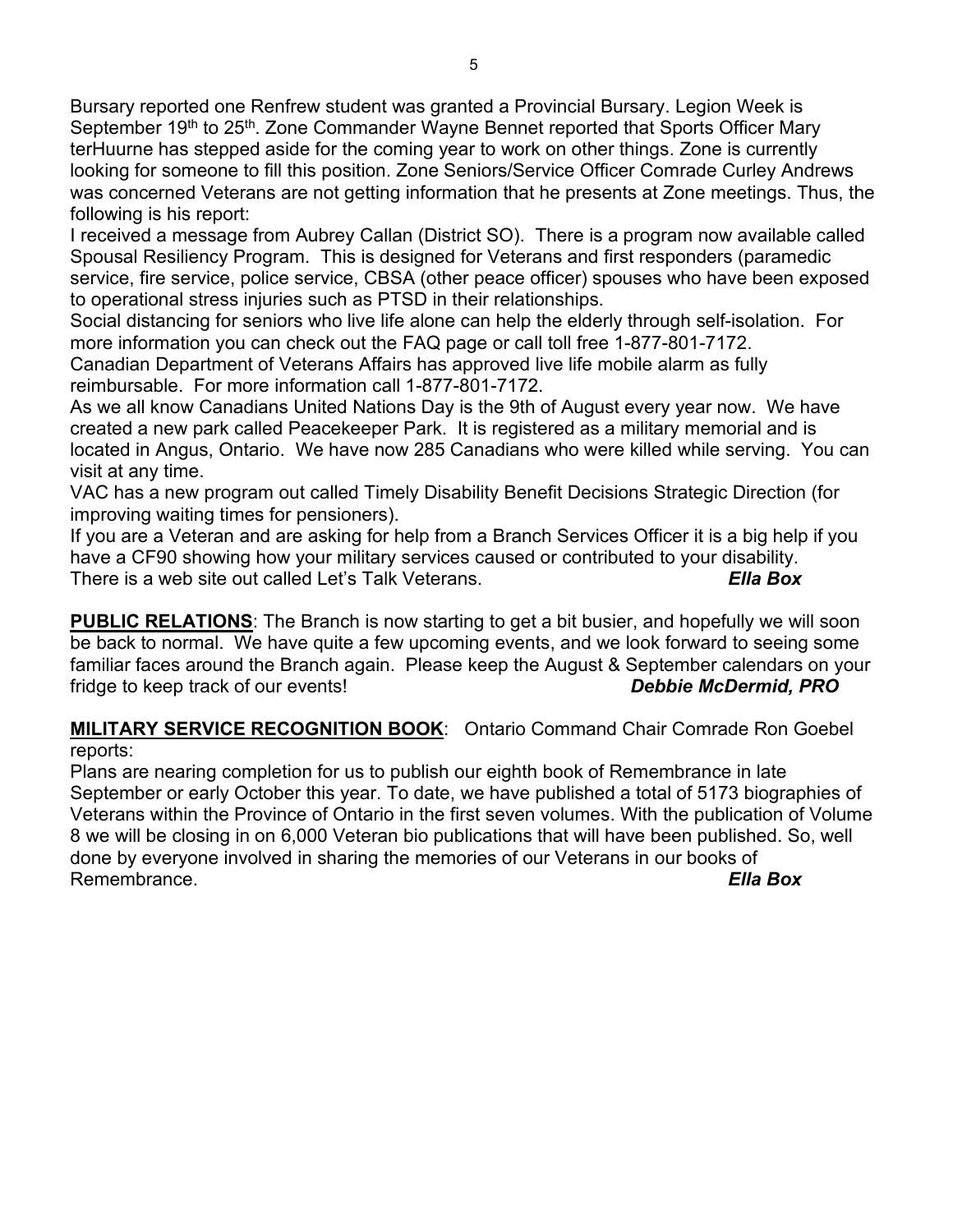### The Poppy Project 2021 **Royal Canadian Legion Branch** 148 Renfrew



Branch 148 is looking for donations of hand-knitted or crocheted poppies to do an art installation in honour of our Veterans and to commemorate the 100th Anniversary of the Remembrance Poppy in Canada

Poppies will be displayed on the Exterior of the building facing Raglan Street and possibly on the interior as well.

Poppies will be collected until October 22, 2021

Poppies should be made with a bright poppy red, **worsted weight** yarn such as [Caron One P](https://www.yarnspirations.com/ca-en/caron-one-pound-yarn--claret/29401010562.html)ound, [Bernat Super Value,](https://www.yarnspirations.com/ca-en/bernat-super-value-yarn--berry/16405300607.html) [Red Heart Super Saver,](https://www.yarnspirations.com/ca-en/red-heart-super-saver-yarn--cherry-red/E300B-0319.html) or [Patons Canadiana,](https://www.yarnspirations.com/ca-en/red-heart-super-saver-yarn--cherry-red/E300B-0319.html) but any red yarn will do!

For the poppy, you will need approximately 17-20 yards of red yarn and 2-3 yards of black yarn. You will also need size 5mm [\(US 8\)](https://www.yarnspirations.com/ca-en/susan-bates-silvalume-14%22-single-point-knitting-needles--u.s.-8--5-mm-/11114-008-0500.html) needles or a [size](https://www.yarnspirations.com/ca-en/susan-bates-silvalume-5%C2%BD%22-crochet-hook--u.s.-j-10--6-mm-/12106-00J-0600.html)  6mm [\(J\) hook.](https://www.yarnspirations.com/ca-en/susan-bates-silvalume-5%C2%BD%22-crochet-hook--u.s.-j-10--6-mm-/12106-00J-0600.html) Needle or hook size may be adjusted but finished poppy should be between 4-6 inches in diameter.

# CROCHET PATTERN

### Abbreviations

Ch: chain(s) | Dc: double crochet | Sc = single crochet | SI st = slip stitch |  $(12)$  = indicates number of stitches at end of round

Pattern designed by *Hania Wojtowicz*

With black, make a slip knot with a 10" tail and ch 2.

Round 1: 12 dc in second ch from hook. Join with sl st to first dc. Fasten off and leave a 10" tail. (12)

Round 2: Using red yarn, join into the top of any of the black dc leaving a 10" tail. Ch 3 (counts as a dc). 1 dc into the same stitch. 2 dc into each of the remaining dc. Join with sl st to top of ch 3. (24)

Round 3: Ch 1. 2 dc into each of the next 4 dc, sc into next dc. \*sc in next dc, 2 dc into each of the next 4 dc, sc in next dc\*. Repeat from \* to \* 2 more times. Join with sl st into bottom of starting ch 1. (40)

Round 4: \*2 dc into each of the next 8 dc, slip stitch between the 2 sc of the previous row\*.

Repeat from \* to \* three times. Fasten off and leave a 10" tail. (68)

The 4 tails will be used to attach the poppies to the art installation, so do not cut them off or weave them into the poppy.

Yarnspirations.com or YouTube have a great video tutorial by Mikey of [The Crochet Crowd](https://thecrochetcrowd.com/)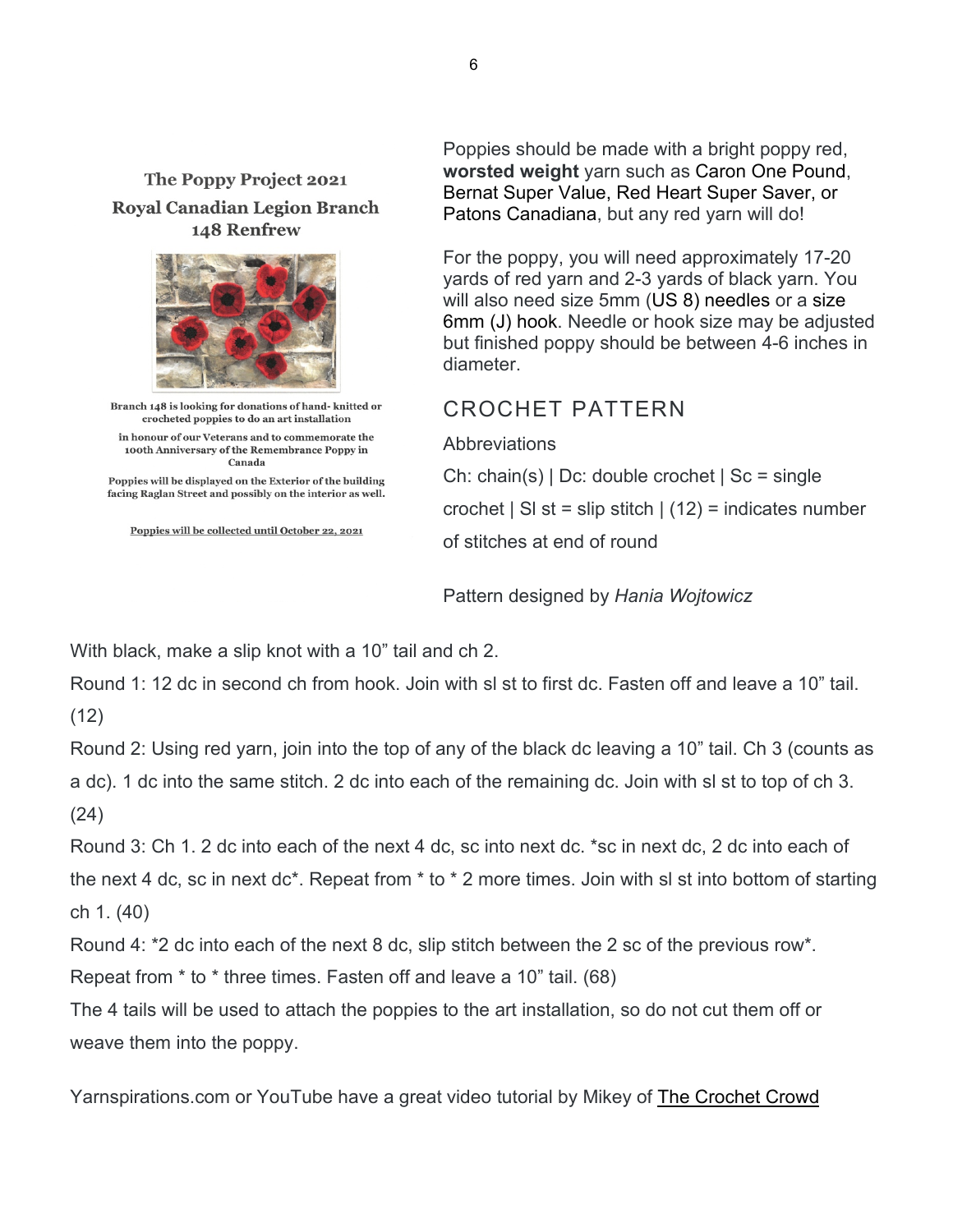# KNIT PATTERN

**Abbreviations** 

K: knit | P: purl | K2tog: knit 2 together | (Sl1, K2tog, psso): Slip 1 purl-wise, knit 2 together, pass slip stitch over

Pattern designed by *Susan Simms* With red, cast on 52 sts leaving a 10" tail at the beginning. Work the next 8 rows as follows: Right side: \*K10, p3\* repeat from \* to \* to end. Wrong side: \*K3, P10\* repeat from \* to \* to end. Cut red leaving 10" tail. Change to black tying to red at needle and leaving 10" tail before starting with the black. Next row: K2 tog across Next row: P across Next row: \*(Sl1, K2tog, psso)\* repeat from \* to\* across to last 2 sts. K2 tog. Cut yarn about 10" long and thread through the last stitches with a darning needle. Pull tight while removing from needle. Sew sides up with black, then with red using the mattress stitch, or leave for us to sew up. There should be no seam showing. Leave a 10" tail on both black and red ends. The 4 tails will be used to attach the poppies to the art installation, so do not cut them off or weave them into the poppy.

Yarnspirations.com or YouTube have a great video tutorial by Marly Bird

Poppies may be dropped off at the Branch from 8-4 Monday-Wednesday and Friday and 12-6 Thursday and Saturday For more information: <u>rclrenfrew@cogeco.net</u> or visit us on Facebook at **Renfrew Legion Poppy Project**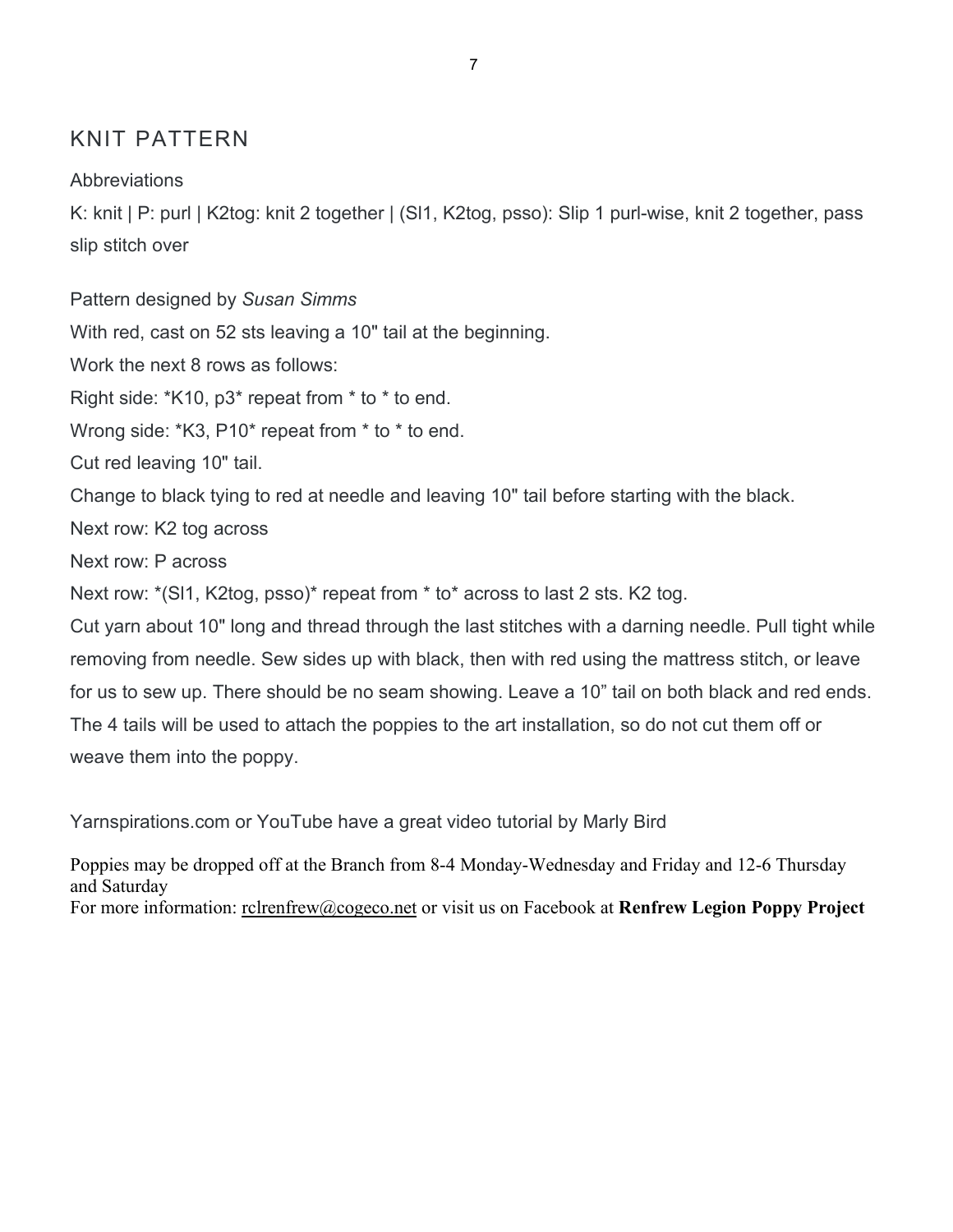| <b>August 2021</b>                                                |                                                                |                                 |            |            |                                                                                  |                                                                                                       |  |
|-------------------------------------------------------------------|----------------------------------------------------------------|---------------------------------|------------|------------|----------------------------------------------------------------------------------|-------------------------------------------------------------------------------------------------------|--|
| Sun                                                               | <b>Mon</b>                                                     | <b>Tue</b>                      | <b>Wed</b> | <b>Thu</b> | <b>Fri</b>                                                                       | <b>Sat</b>                                                                                            |  |
| $\vert$ 1                                                         | $2$ CIVIC<br><b>HOLIDAY-</b><br><b>BRANCH</b><br><b>CLOSED</b> | 3                               | 4          | 5          | 6                                                                                | 7                                                                                                     |  |
| 8                                                                 | $\vert$ 9                                                      | 10                              | 11         | 12         | 13                                                                               | 14<br>Celebration of<br>$Liste - Hall$<br>Booked<br>No Entertainment                                  |  |
| 15<br>Main Hall: Ottawa<br><b>Valley Grace</b><br>Ministry, 2-4pm | 16                                                             | 17<br>Silver Seniors<br>Meeting | 18         | 19         | 20<br>Branch<br>Hotdogs \$2.50<br>Sausage \$3.00<br>Meat Draw in<br>Lounge, 3:15 | 21<br>Entertainment:<br>Barbecue, 1-6pm Last Call, in main<br>hall, 4-8pm<br>Meal: to be<br>announced |  |
| 22<br>Main Hall: Ottawa<br><b>Valley Grace</b><br>Ministry, 2-4pm | 23                                                             | $\overline{24}$                 | 25         | 26         | 27                                                                               | 28<br>Entertainment:<br>Just Country, in<br>main hall, 4-8pm<br>Meal: to be<br>announced              |  |
| 29<br>Main Hall: Ottawa<br><b>Valley Grace</b><br>Ministry, 2-4pm | 30                                                             | 31<br>Hall: Foot Care<br>Clinic |            |            |                                                                                  |                                                                                                       |  |